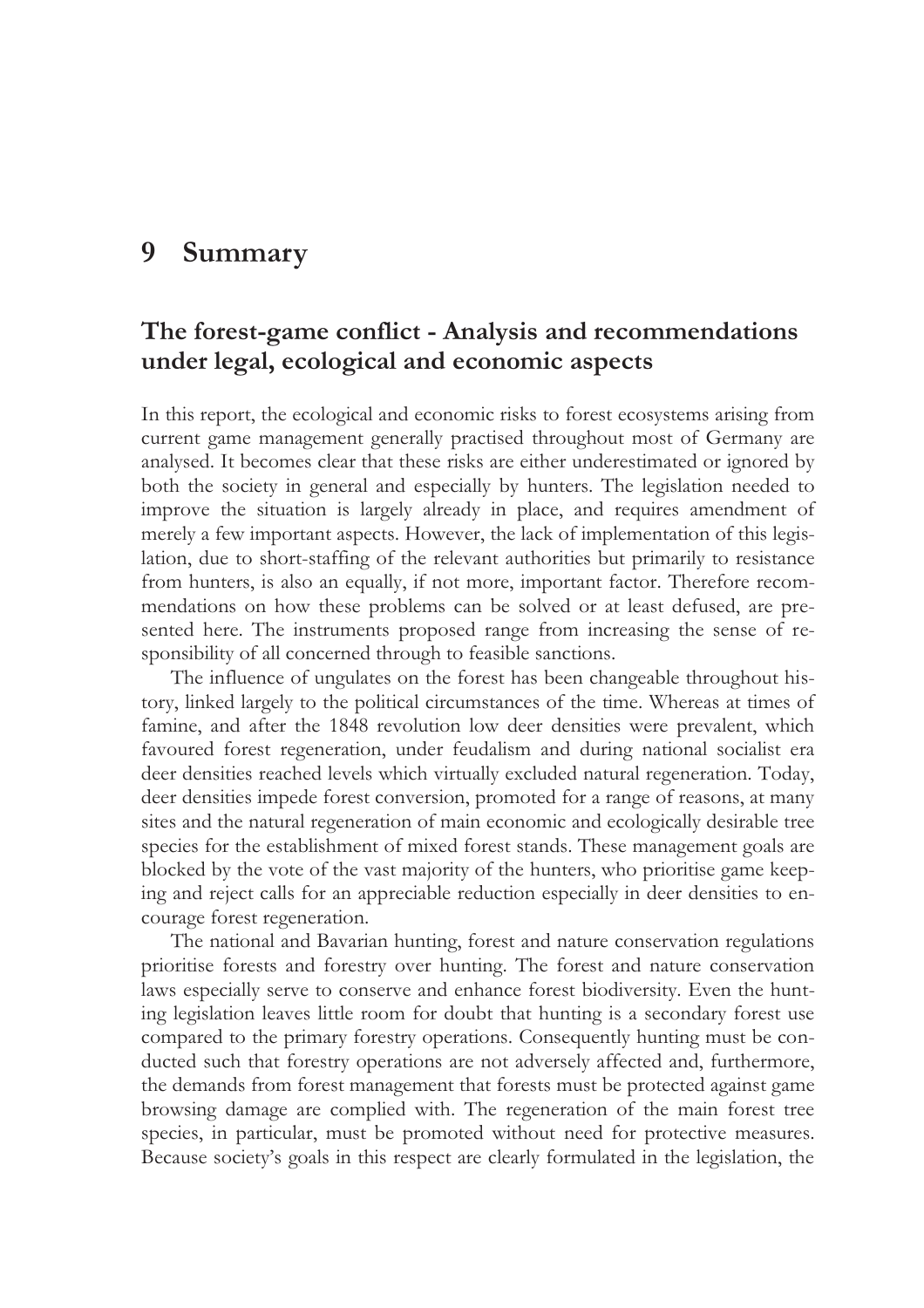conflict between forestry and hunting interests is not so much due to the absence of legal regulations, but rather a consequence of the softening, and hence inadequate enforcement of the law by those responsible (hunting authorities, forest owners, hunters). Thus offenders are not faced with the full legal consequences.

The ecological and economic impact of browsing is significant at high deer densities. Firstly, a loss of increment through biomass removal occurs, of which especially the vital tree seedlings, which are preferentially browsed, are affected. Secondly, for some tree species mortality results after the seedlings have been browsed only once, or in the case of saplings, more than once. Thirdly, selective browsing, particularly by roe deer, causes a reduction in the species mixture in stands over time, resulting especially in the loss of rarer species or those preferentially browsed. This loss of tree species diversity leads to an inherent decrease in the total biodiversity in forest stands.

The findings stated are disturbing given the extent of the damage, and in view of the protective effects of forests and the urgent need for forest conversion in the face of climate change. The negative effects of the high deer densities on the protective function of mountain forests were being discussed over 100 years ago. Silvicultural measures to improve habitat and increase the available nutrition only relieve natural regeneration from browsing when the deer density is low. At high deer densities, however, many tree species are browsed equally irrespective of forest structure. This overrides all other environmental factors relevant for tree growth. Consequently, a long-term, near-natural management to achieve stable forest ecosystems can only be realised at low deer densities.

The real consequences for forest owners, and in particular for the next generation of forest owners, are not apparent from conventional damage assessments because they do not account for the ecological, and especially the economic costs of poorer species mixtures. The poorer forests arising from a reduction in tree species mixture caused by deer browsing means forest owners carry higher investment risks. As with a mixed capital investment, where as wide a diversification as possible is recommended, the benefits of mixed species forest lie in the spread of risk. This advantage is lost as forests browsed by deer become more homogeneous, and the risk associated with species-poor forests increases considerably. The increased risk brought about by excessive deer browsing is not consciously accepted, but an imposed risk; an undesirable effect for which forest owners must demand adequate compensation.

For many years, the high level of damage identified by browsing and regeneration inventories of different intensities has remained unchanged. Sometimes excessive damage has even been found in fenced areas. The national forest inventory also documented major differences in the browsing frequency between the states. In some states the browsing situation has been improved in those forests where hunting is managed by the state foresters.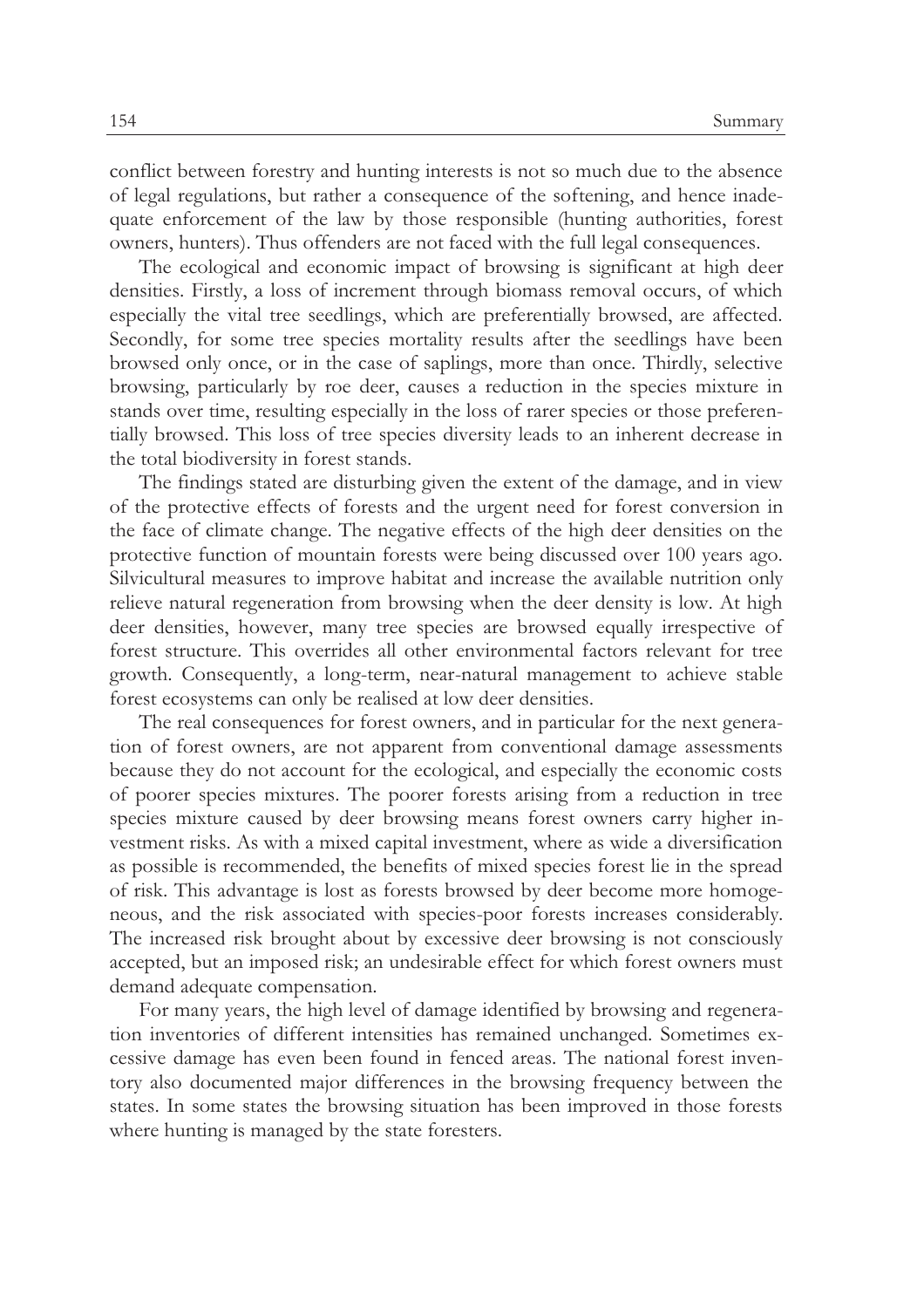In a comparison of the actual to desired state, the actual situation was compared to the legal regulations. In legal terms, it became evident that the actual state of forest regeneration diverges from the legally, and hence socially desirable state. On the one hand this may be due to inconsistent legislation of the enforcement rules. On the other hand, it may be that the enforcement of the law itself is defective because the primary law enforcers – like it or not – do not adequately enforce it. The following points contradict, in part or entirely, society's goals: gamekeeping obligation including excessive feeding practice instead of appropriate deer densities; ineffective hunting methods; hunting plans not based on damage or on forest and nature conservation legislation, and sometimes autocratic with no control or sanctions if not met; game damage compensation in forests is possible yet without specific assessment criteria; financial damage is ignored. The forest department should develop and use case studies which make it clear for all concerned what happens when regulations are not followed. This approach is being adopted in some states, and a national standard is desirable.

The main recommendations to resolve the forest-game conflict are summarised below:

#### **1. The legal and departmental authorities could undertake**

- abolition of hunting plans for roe deer, or the introduction of a minimum cull based on forest regeneration assessments and the use of indicator fences in addition to the introduction of sanctions for violations against specific rules for protected forests (e.g., nature conservation areas or mountain forests);
- legal prioritisation of avoidance of deer browsing damage by lower deer densities over deer damage compensation measures;
- simplification and standardisation of the amount and granting of game damage compensation in forests by stating specific examples;
- elaboration of standard lease contracts with regulations for culling and controlling culls;
- reassessment of the minimum areas for hunting districts;
- revision of shooting seasons for individual game species based on game biology knowledge;
- creation of national standard regulations for the protection of migratory fauna with consequences for gamekeeping organisations (e.g., red deer shooting in- and outside red deer territories);
- abolition of the state support for artificial protection measures for forest regeneration (especially fencing costs, possibly excepting indicator fencing);
- uniform restriction of feeding to periods of severe fodder shortage;
- legal stipulations for education and further education in environmental science for hunting.